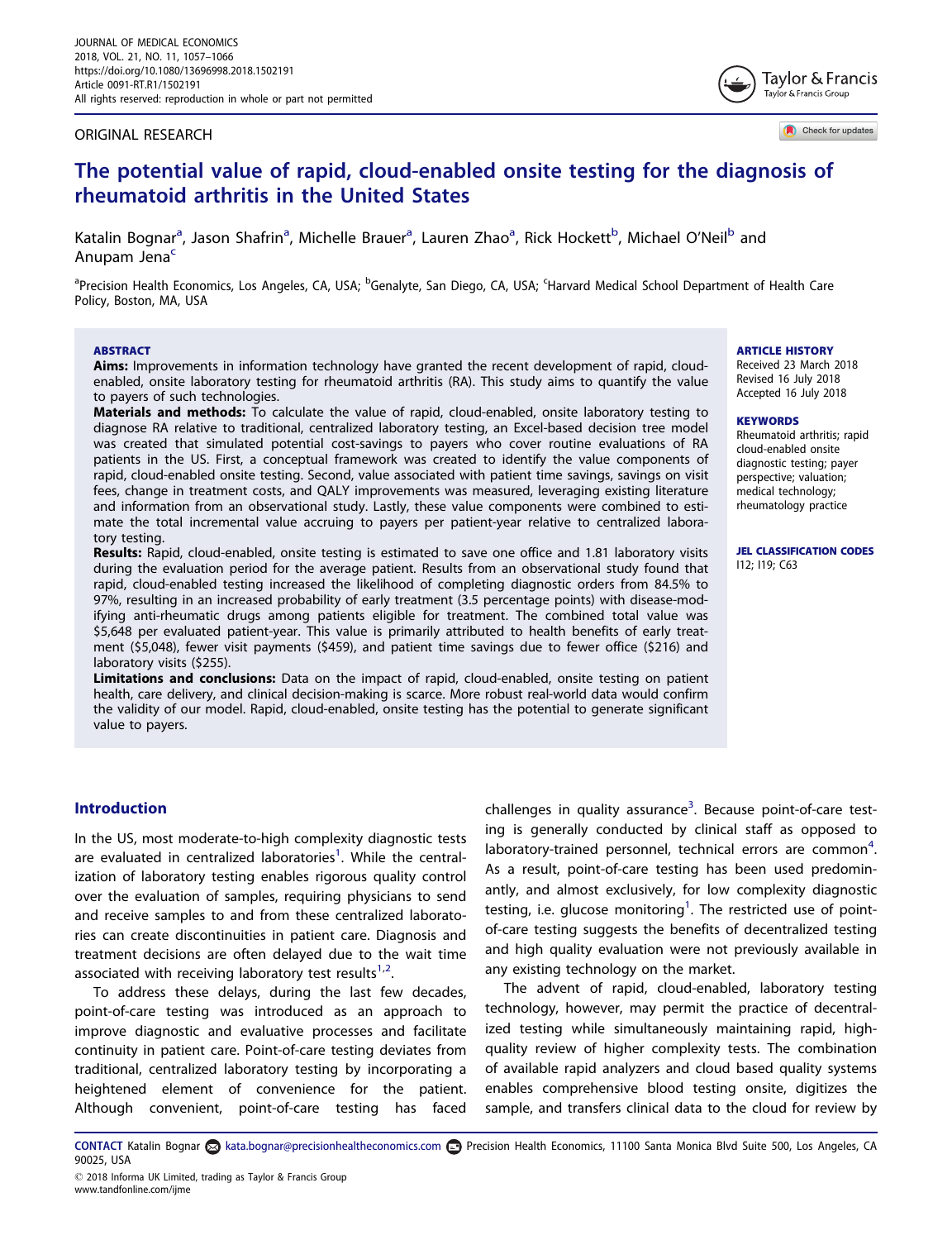<span id="page-1-0"></span>highly-trained, off-site laboratory scientists. For example, during disease monitoring visits, rheumatologists frequently order a complete metabolic profile (CMP), a complete blood count (CBC) with automated differential, erythrocyte sedimentation rate (ESR), and c-reactive protein (CRP). If the patients are prescribed a DMARD, then assessments for hepatitis B, hepatitis C, and tuberculosis are added to the test order. For patients who are initially assessed for RA, the test menu would be expanded to include rheumatoid factor (RF), cyclic-citrullinated peptide (CCP) antibodies, and possibly quantitative immunoglobulins.

By using existing, rapid blood analyzers and cloud-based quality management systems, high quality laboratory data for most tests listed above can be quickly relayed to the physician<sup>5</sup>. In fact, these results can be communicated back to the physician within the timeframe of a standard phys-ician visit<sup>[6](#page-8-0)</sup>. This symbiosis of technologies accelerates delivery of laboratory test results within a standard rheumatology practice setting. Particularly, a high-quality diagnostic laboratory test panel can be delivered to the provider within  $\sim$ 15 min of blood collection, compared to up to 2 weeks post-visit when using centralized laboratory technology. Overall, by combining the strengths of centralized quality control and point-of-care testing, rapid, cloud-enabled onsite laboratory testing technology offers the promise of improving continuity of care, accelerating diagnosis and treatment decisions, and increasing patient convenience at office visits.

In this study, we aim to quantify the value of the adoption of rapid, cloud-enabled onsite laboratory testing within a rheumatology practice, particularly focusing on patients evaluated for rheumatoid arthritis (RA). The typical diagnostic process for RA requires extensive laboratory testing as well as a careful evaluation of patient history<sup>[7](#page-8-0)</sup>. As described above, blood test results indicative of RA include high-positive RF, high-positive anti-CCP, elevated CRP, and elevated  $\mathsf{ESR}^8$ . RA diagnosis is ultimately classified into two categories: seropositive (appearance of symptoms in addition to testing positive for antibodies) and seronegative (appearance of symptoms without testing positive for antibodies). The complexity and length of the RA diagnostic process decreases the probability of patients completing evaluation, and thus decreases the likelihood of a prompt diagnosis $9,10$  $9,10$  $9,10$ . A rapid, cloud-enabled onsite laboratory service has the potential to aid in streamlining the needed continuity in care processes, and may ultimately increase patient compliance, the likelihood of timely diagnosis, and eventual initiation of treatment for those who need it.

# **Methods**

# In-office laboratory and cloud system

For the in-office laboratory, several instruments are available to provide the desired test menu for a standard rheumatology practice. Several different analyzers are FDA approved and CLIA waived for the purpose of generating chemistry results. Examples include the Abaxis Piccolo analyzer and the Arkay SPOTCHEM EZ chemistry analyzer. Furthermore, several hematology analyzers are FDA approved for providing a complete blood count with automated differential, such as the Abbot Emerald analyzer family. Recently, the Sysmex XW-100 was CLIA waived as a hematology analyzer. However, as the mobile laboratory can operate moderate or high complexity testing (with the appropriate certified laboratory personnel), laboratory developed tests are also available to be used to generate rapid, high-quality laboratory data.

The quality system underlying the described mobile laboratories begins with a LIS that operates in the cloud. As with blood analyzers, several cloud-based LIS are available commercially, such as Pathagility or SimpleLIMS. These systems allow the reviewing and verification of data prior to release, from remote locations, enabling a central core of certified scientists to monitor and review data generated on-site within mobile laboratories. As such, a cloud-based quality system ensures that only verified, quality controlled results are released to physicians and patients. In addition to LIS cloud capabilities, proprietary algorithms working in concert with the LIS enable real-time monitoring of instrument and external control performance. Patient data is securely stored on Amazon Web Services in a HIPAA-compliant environment. Taken together, these systems are designed to ensure that on-site laboratories have the equivalent quality control system as implemented in large central laboratories.

## **Model**

To calculate the monetary value of rapid, cloud-enabled onsite testing, we created an Excel-based decision tree model that simulated potential cost-savings to payers who cover the routine evaluation of RA patients at a rheumatolo-gist practice in the US. Existing frameworks<sup>[11](#page-8-0)</sup> aiming to evaluate the efficacy of diagnostic tests emphasize that the value of a diagnostic test is not measured solely by its accuracy, but rather by how it affects a patient's overall health outcome and care delivery. These frameworks identify the following components as being most relevant in assessing a diagnostic test's value: a test's effect in expediting time to treatment, modifying patient perceptions and behavior, and altering diagnostic and treatment decisions.

To build our model, we followed a three-step approach. First, we created a conceptual model to identify pathways over which rapid, cloud-enabled onsite testing can affect stakeholders' value relative to centralized laboratory testing. Second, we searched for information from the literature, an observational study, and stakeholder interviews to quantify the value associated with each component. Finally, we combined the value components from step one with information from step two to determine the total incremental value of using rapid, cloud-enabled onsite laboratory testing in evaluating patients for RA at a rheumatology practice relative to centralized testing. The following sections describe the value components and the calculations we used to quantify each one in the context of a standard rheumatology practice in the US.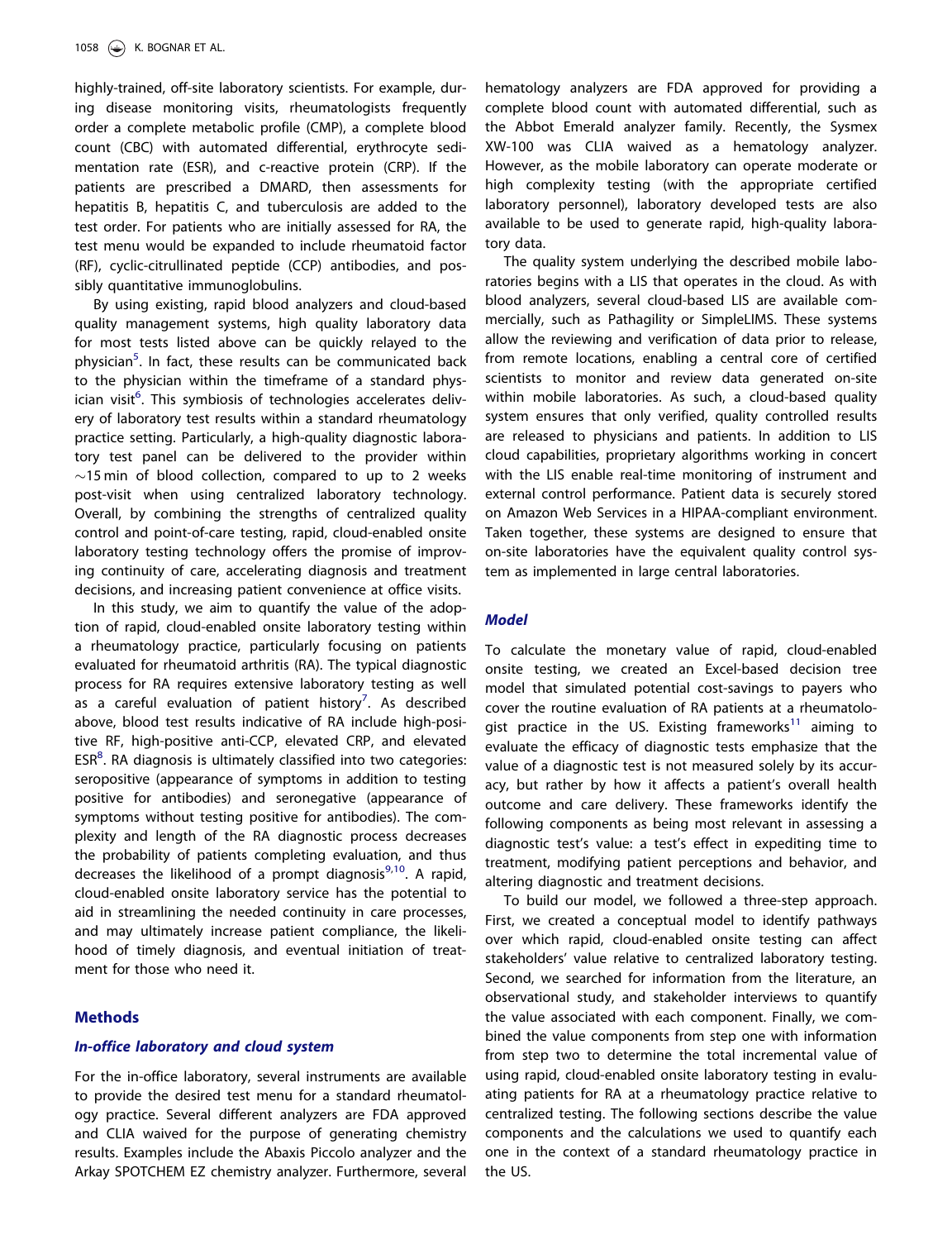<span id="page-2-0"></span>

Figure 1. Components of value provided by rapid point of care testing.

# Sources of value

In assessing the value of rapid, cloud-enabled onsite testing for payers, we identified three key elements to consider in our conceptual framework: time savings, direct financial impact, and health benefits due to facilitation of better care (Figure 1).

To begin, patients benefit from time savings due to the utilization of rapid, cloud-enabled onsite testing. Studies citing the economic value of rapid testing in other contexts have demonstrated that there are significant time savings for patients<sup>12</sup>. For example, implementation of rapid diagnostics in an emergency department eliminated the laboratory test turnaround time, which typically took 35 min, and the need to check back for results to determine treatment, which took 5 min using current practices with electronic health records<sup>12</sup>. Although we were not able to identify published literature specific to rapid, cloud-enabled onsite testing, and the diagnostic process in an outpatient facility differs from that of an emergency department, it is plausible to believe that eliminating laboratory visits and follow-up appointments results in similar significant travel time, waiting time, and appointment time savings.

Rapid, cloud-enabled onsite testing can reduce the number of visits required to diagnose patients with RA. With traditional testing technology, patients may require an initial patient assessment, a laboratory test, and a follow-up appointment to review the results of the laboratory tests. A rapid, cloud-enabled onsite system enables providers to consolidate services provided within the patient's initial visit to the rheumatologist. By bundling laboratory testing and subsequent treatment decisions into fewer appointments, payers forgo additional fees required for these visits.

Lastly, rapid, cloud-enabled onsite testing may increase patient compliance with diagnostic orders and decrease the likelihood of an incomplete evaluation. Thus, this technology may lead to increased likelihood of timely diagnosis of the disease and, thus, increased likelihood of timely treatment. The benefits of earlier treatment initiation among patients with RA is well established $13-15$ . While evidence suggests that introducing disease-modifying anti-rheumatic drugs (DMARDs) within 12 weeks of onset of symptoms may lead to an optimal response to treatment<sup>16</sup>, a study found that only 50% of patients were assessed by a rheumatologist within this window of opportunity<sup>17</sup>. By minimizing the length of time required to complete diagnostic testing, patients have an increased chance of initiating treatment within 12 weeks of symptom onset, and thus achieving improved outcomes relative to those who initiate treatment at a later date $13-15$ .

# Sources of parameters

Parameters to estimate the model came from three sources: peer-reviewed literature, primary research with rheumatologists, and an observational field experience study of the use of rapid, cloud-enabled onsite laboratory testing in rheumatology practices. For the primary research, 100 rheumatologists from across the country completed an online survey where they addressed, among other things, test ordering patterns by patient type and the number of new patient visits needed to establish a diagnosis. The rheumatologists were required to have been in practice between 2 and 25 years, see over 200 patients per month, be in a private practice, and be a decision-maker for laboratory services. The field experience study was a two-arm study designed to measure improved patient adherence to blood test orders and patient and physician satisfaction with rapid, cloudenabled onsite testing. The first arm included historical claims review and site observation to identify patient compliance with blood test orders under the current laboratory process. The second arm measured patient compliance and physician and patient satisfaction with the laboratory process under rapid, cloud-enabled onsite testing. We used observations from this study to parametrize our model.

# Calculation of value components

Based on the conceptual framework, we modeled a cohort of patients being evaluated for RA at a typical rheumatologist practice. We built a decision tree model that allowed us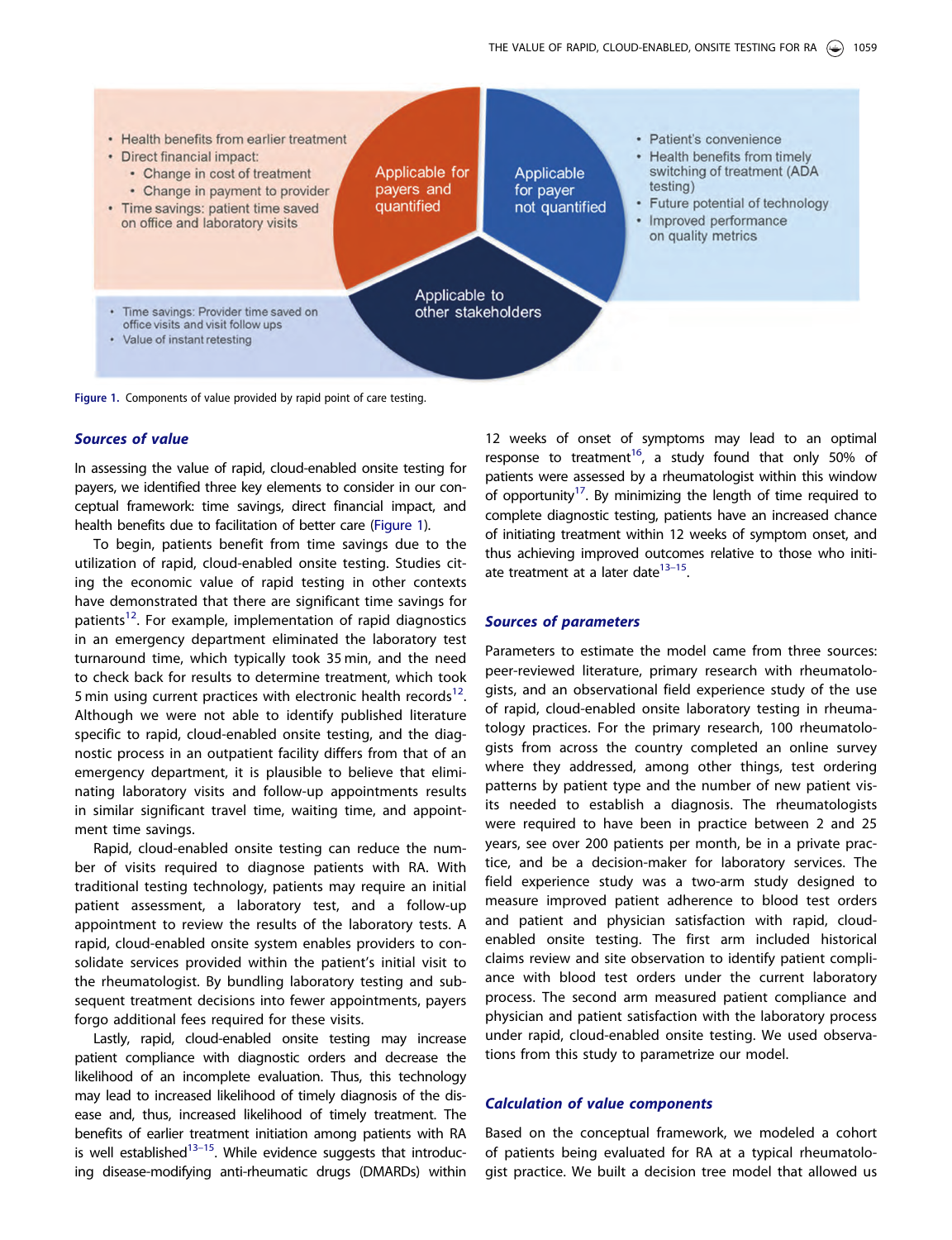<span id="page-3-0"></span>

Figure 2. Pathway of patients to treatment.

to tie together the different value components mentioned in the previous section and monetize them (Figure 2). We assumed that the typical time of evaluating a patient for RA and developing a treatment plan is 3 months. Our model then calculated the monetized incremental value of rapid, cloud-enabled onsite diagnostic testing per evaluated patient year for the average payer insuring four consecutive patient cohorts.

Within the model, we identified three phases in the patient journey to treatment: (i) evaluation, (ii) diagnosis, and (iii) treatment initiation. During evaluation, the provider performs a physical examination and orders diagnostic tests. We assumed that the physical examination always takes place during the office visit, but the patient may or may not follow-up with the diagnostic order and the provider may or may not receive and follow-up on diagnostic test results. Overall, the evaluation process is completed if the patient complies with the test order and the provider receives the results and communicates it to the patient. Then, either a diagnosis for RA or lack thereof is established for the patient. Once a positive diagnosis for RA is made and a treatment plan is developed, the patient may or may not comply with the recommended treatment. If the patient complies with the treatment, he or she benefits from positive health effects. Patients with no RA diagnoses do not receive treatment and corresponding health benefits.

To monetize the value of time savings to patients, we considered the average number of office and laboratory testing visits for a typical patient during the evaluation process, assuming centralized, standard of care laboratory testing. Then, we assessed the change in the number of either type of visits (office and laboratory) associated with implementing rapid, cloud-enabled onsite testing. The change in the number of visits was multiplied by the average length of time

patients spend at these visits (including travel time) and then by the wage of the average patient.

With rapid, cloud-enabled onsite testing, we estimated that a follow-up visit will no longer be needed, thereby reducing the number of office visits needed during a typical evaluation process by one office visit. According to rheumatologist interviews, the number of visits required by patients awaiting diagnosis is 2.81, thus we anticipated a reduction to 1.81. Further, it is highly probable that, with the traditional central laboratory-based testing, the rheumatologist would request a laboratory test following each of the 2.81 office visits. Therefore, we assumed that 2.81 laboratory visits would be required with standard of care diagnostics. However, because rapid, cloud-enabled onsite testing systems digitize the sample and store information in the cloud, we assumed that only one laboratory test would be required.

Because of the reduction in laboratory and office visits, patients benefit from reductions in time spent at the rheumatologists' office, laboratory, and in transit to and from each location. Research on care delivery at rheumatology clinics found that patients spend 69.6 min at the rheumatologist per office visit and 5.4 min on blood draw per laboratory visit<sup>[18](#page-8-0)</sup>. Further, estimates of patient transportation times to rheumatologists' office were 22.2 min<sup>[19](#page-8-0)</sup>. We monetized these time costs using the average hourly wage of all occupations obtained from the 2016 Bureau of Labor Statistics Occupational Employment Statistics<sup>20</sup> and inflated to 2017 USD (\$28.54 per hour).

The measured savings on visit fees were also based on the reduction in the number of visits due to implementing rapid, cloud-enabled onsite testing at the practice, described above. We calculated reimbursement corresponding to a patient visit by payer type and then derived an average per visit reimbursement by considering a mix of commercial,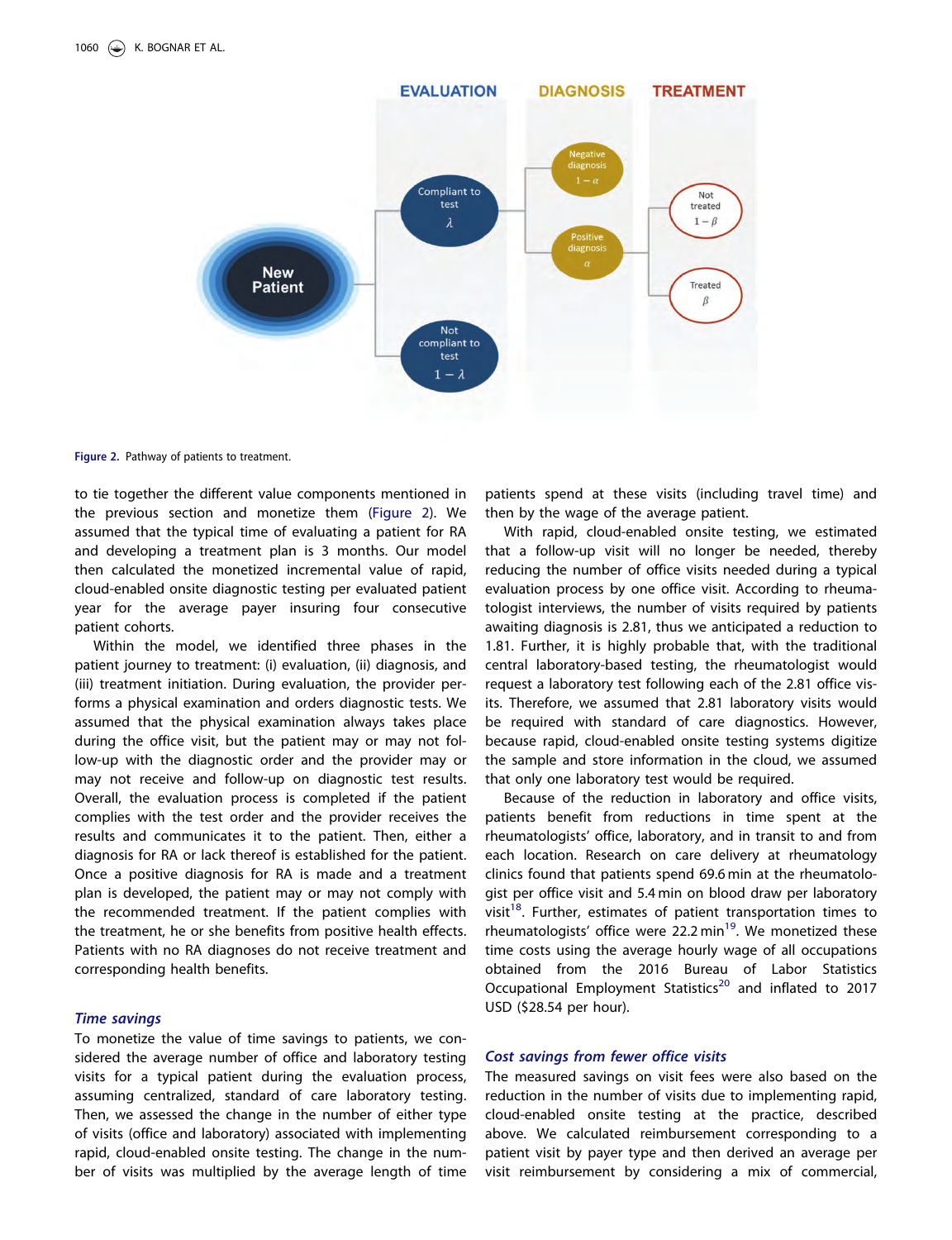<span id="page-4-0"></span>Medicare, and Medicaid patients at a typical rheumatology practice. To calculate total savings, we multiplied the number of visits saved by the average reimbursement rate.

We obtained Medicare Evaluation and Management (E/M) reimbursement rates by levels of visits for established patients. For the purposes of this analysis, we assumed that rheumatology visits are between levels 3 and 5, due to complex evaluation and decision-making required in this set- $\frac{1}{2}$ . Thus, we calculated the average Medicare reimbursement across levels 3–5 outpatient office visits for existing patients as \$109.34. To derive average reimbursement for Medicaid and commercial payers, we relied on a prior study<sup>[22](#page-8-0)</sup> reporting an average ratio of non-facility reimbursement rates for Medicaid compared to Medicare and for commercial payers compared to Medicare, 0.61 and 1.15, respectively. Thus, we used \$66.70 for reimbursement for established visits from Medicaid and \$125.74 for reimbursement for established visits from commercial payers. Based on the field experience study, we assumed that 32% of patients at a typical rheumatology practice were covered by Medicare, 10% by Medicaid, and 59% by commercial insurance. Using these proportions as weights, we calculated the visit fees for the average established patient visit: \$114.76.

# **Health benefits**

To measure the third value component, we measured how changes in patient diagnostic compliance due to adoption of a rapid, cloud-enabled onsite testing system would affect the likelihood of early treatment and corresponding health benefits. Using centralized laboratory testing, patients are expected to schedule and attend a laboratory testing appointment, but oftentimes patients may not follow-up with either this laboratory visit or subsequent follow-up visits at rheumatology clinics $^{23}$ . Because rapid, cloud-enabled onsite testing allows providers to consolidated intake, laboratory testing and follow-up appointments into one visit, we expect a significant reduction in loss to follow-up with this technology. Furthermore, we assumed that the testing technology only affects the likelihood of the patient taking the test that is ordered and the provider receiving the result, but it does not impact the probability of a positive diagnosis or the probability of treatment compliance.

To estimate the value of this health benefit, we first derived the difference in probability of diagnostic compliance and the corresponding difference in probability of early treatment. Then, using quality adjusted life year (QALY) gains associated with receiving early RA treatment, we calculated the increase in the expected QALY for the typical patient evaluated for RA at a rheumatology practice. Finally, to derive the monetary value of health gains, we multiplied the expected increase in QALY by the monetized value of an additional life year. Additionally, higher treatment rates lead to higher treatment costs for the payer. We calculated the change in expected treatment costs by multiplying the change in probability of early treatment, as described above, and the incremental costs associated with early treatment of RA.

Parameters used to quantify the disease diagnosis and treatment pathways were obtained from the field experience study and peer-reviewed literature. The field experience study suggested that only 84.5% of RA patients who are prescribed laboratory testing complete the testing if only centralized testing is available. Although we were not able to find information on compliance to laboratory diagnostic testing for RA patients in the published literature, observations from other diseases support this number. Specifically, Fischer et al.<sup>[24](#page-9-0)</sup> found that compliance to laboratory tests to monitor treatment effectiveness ranged from 76.4–97.8% (mean-  $= 91.8\%$ ; median  $= 92.0\%$ ), depending on the test and treat-ment. In another study, Moffet et al.<sup>[25](#page-9-0)</sup> identified that laboratory attendance rates range from 73–86% (mean-  $= 82.3\%$ ; median  $= 84.1\%$ ) for diabetes patients. Although studies were not specific to rheumatology practices, the variation in these estimates suggests that: (i) more complex tests have lower compliance rates, and (ii) our 84.5% baseline estimate from the field experience study is not unreasonable.

To model the magnitude of the change in compliance with rapid, cloud-enabled onsite testing, we used the compliance rate of 100% from the field experience study. Nevertheless, we conservatively assumed a 97% compliance rate for the model to take into consideration patients who may not complete testing at the practice because of adverse events during testing (e.g. dizziness) $^{23}$  $^{23}$  $^{23}$  or other reasons.

Our review of the literature found that, among patients who are evaluated for RA at a rheumatology practice, 41.7% received a positive diagnosis $^{26}$ . In addition, The Healthcare Effectiveness Data and Information Set (HEDIS) DMARD Therapy for Rheumatoid Arthritis use rates from  $2016^{27}$  indicated that 80.7% of diagnosed patients start treatment. We used these parameters in our model to transition patients through the diagnosis and treatment pathway, and assumed that all patients who start treatment are treated at the rheumatology practice under consideration.

We used incremental costs and health benefits of the early DMARD strategy when compared to the symptomatic treatment strategy to approximate incremental costs and health benefits of early diagnosis. Finckh et al.<sup>[28](#page-9-0)</sup> developed a decision analytic model to measure health benefits and costs associated with different treatment strategies of early RA. The early DMARD strategy included prescribing DMARDS within 12 weeks of symptom onset, while a symptomatic strategy included non-steroidal anti-inflammatory drugs and therapeutic exercises for the first year from symptom onset and DMARDS afterwards. Treatment guidelines recommend DMARD use as soon as RA is diagnosed $^{7,29}$  $^{7,29}$  $^{7,29}$  $^{7,29}$  and patients likely receive symptomatic treatment even before a conclusive RA diagnosis. Specifically, we assumed that the incremental health benefit of early diagnosis is 0.3 QALY (15.0 vs 14.7 QALY for the early DMARD and symptomatic strategy, respectively), while the incremental costs of early diagnosis (including drug costs and all medical costs associated with patients' disease status and possible side-effects) is \$1,963.28 (\$133,340 vs \$131,890 in 2007 USD for the early DMARD and symptomatic strategy, respectively, inflated to 2017 USD in the model $)^{28}$ .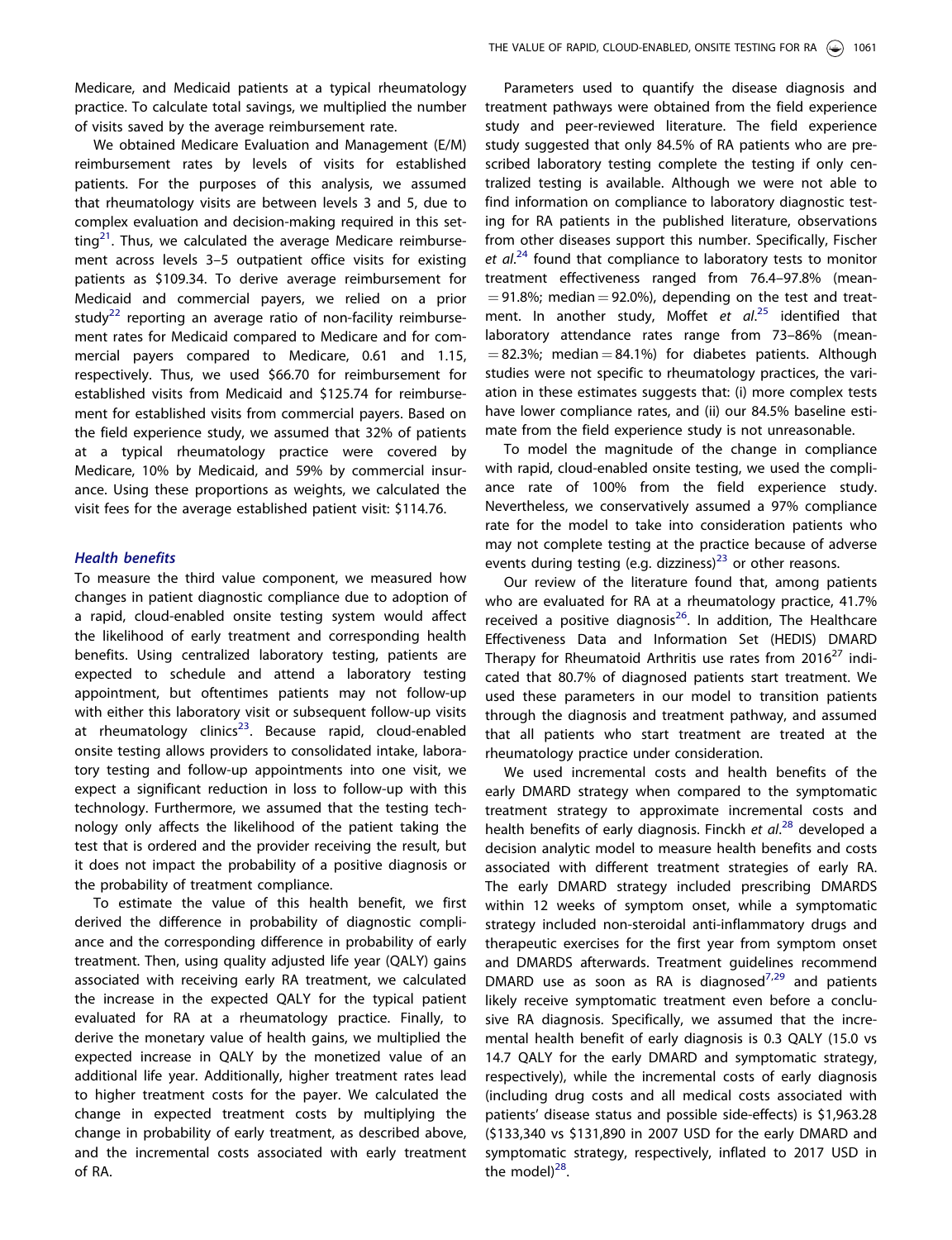<span id="page-5-0"></span>Table 1. Component calculations.

| Value component                                     | Formula                                                                                                | Obiective<br>Value the time saved by patients associated with<br>rapid, cloud-enabled onsite testing |  |
|-----------------------------------------------------|--------------------------------------------------------------------------------------------------------|------------------------------------------------------------------------------------------------------|--|
| Patient time savings                                | (change in number of visits) $\times$ (average time<br>spent on visit) $\times$ (average wage)         |                                                                                                      |  |
| Care delivery cost impact-savings on visit fee      | (change in number of visits) $\times$ (average provider<br>fee corresponding to visits)                | Financial savings on provider visit fees associated<br>with rapid, cloud-enabled onsite testing      |  |
| Care delivery cost impact-change in treatment costs | (change in probability of treatment) $\times$ (cost<br>of treatment)                                   | Incremental costs associated with higher likeli-<br>hood of treatment                                |  |
| Clinical impact-improved health outcomes            | (change in probability of treatment) $\times$ (treatment<br>benefits in QALY) $\times$ (value of QALY) | Value of incremental health benefits associated<br>with higher likelihood of treatment.              |  |
|                                                     |                                                                                                        |                                                                                                      |  |

Abbreviation. QALY, quality adjusted life year.

All value calculations were performed in Excel 2013. Costs were inflated to 2017 US dollars using the Medical Care Consumer Price Index from the Bureau of Labor Statistics<sup>30</sup>. All values were annualized. Although the literature has demonstrated a wide range of value associated with QALY gains $31$ , we assumed the commonly used value of a QALY to be \$100,000. Explanations of the calculations for each component can be found in Table 1. Parameters from literature and an observational study to quantify the value associated with each component can be found in [Table 2](#page-6-0).

# **Results**

Rapid, cloud-enabled onsite testing generates significant value for payers, largely resulting from increasing compliance to diagnostic laboratory testing and, thus, facilitating early treatment initiation for patients. Below we describe estimated value by value components considered.

We found a non-trivial amount of value due to patient time savings. Based on the literature we assumed that the average patient spends  $\sim$ 92 min on each office visit (including travel time),  $\sim$  28 min on each laboratory visit (including travel time), and has an hourly wage of \$28.54. Thus, the four office and 7.24 laboratory visits saved for an incoming patient year corresponded to a value of time saved of \$216.46 and \$254.63, respectively.

Additionally, fewer visits result in savings for payers on visit fees paid to providers. We calculated that the average fee for a level 3–5 established patient E/M non-facility visit, weighted across payer types is \$114.76. Thus, total savings on visit fees were estimated to be \$114.76 for the average patient quarter and \$459.05 for the average incoming patient year.

Our model assessed the value of increased likelihood of early DMARD treatment associated with rapid, cloud-enabled onsite testing. In the model, we estimated a 12.5% (from 84.5% to 97% of patients evaluated) increase in the share of patients who receive a diagnosis from their provider. Since not all patients are diagnosed with RA at the end of the evaluation period, the corresponding increase in the likelihood of early treatment initiation among all patients undergoing evaluation was 4.2% (28.4% to 32.6%). We assumed that an additional 0.3 QALY was associated with early treat-ment initiation<sup>[28](#page-9-0)</sup>, and the value of a QALY was \$100,000. Thus, receiving earlier treatment due to increased compliance with diagnostic procedures led to a monetized health benefit of \$1,261.95 per patient quarter and \$5,047.79 per average incoming patient year.

Besides providing health benefits, early treatment initiation increased costs of treatment. Therefore, a higher likelihood of early treatment initiation corresponded to higher expected costs of treatment per patient. Given the 4.2% increase in the likelihood of early treatment for each of the four cohorts evaluated during a year, and incremental costs of early treatment of \$1,963.28, the increase in the expected treatment costs was \$330.34 per average incoming patient year.

Combining the three elements, we estimated that the total value of rapid, cloud-enabled onsite laboratory testing was \$5,647.58 per incoming patient year at a rheumatologist. The majority of this value corresponded to health benefits from ensuring diagnosis communication between the provider and patient and the resulting increased likelihood of effective treatment ([Figure 3\)](#page-6-0).

#### Sensitivity analyses

To evaluate the sensitivity of our results, we conducted oneway sensitivity analyses by changing parameter values by ±25% ([Figure 4\)](#page-7-0). Our results were most sensitive to the value of health benefits of early treatment and the change in probability of diagnostic compliance; and least sensitive to changes in number of diagnostic laboratory visits. A 25% decrease or increase in the impact that rapid, cloud-enabled onsite testing may have on compliance to laboratory test orders would lead to a total value of \$4,468.22 or \$6,779.77, respectively (a 20.9% change in total value) ([Figure 4](#page-7-0)). In contrast, a 25% decrease or increase in the number of diagnostic lab visits saved would result in a total value of \$5,642.74 or \$5,652.43, respectively (a  $\pm$ 0.1% change in total value).

Changes in compliance to testing and the value of the corresponding health benefits are the key drivers in our model. Indeed, not considering value of health benefits, the total value of rapid, cloud-enabled onsite testing per incoming patient year would be \$599.80.

# **Discussion**

In this study we estimated value associated with rapid, cloud-enabled onsite testing per incoming patient year at a rheumatologist for payers. Our model suggests that rapid, cloud-enabled testing generates \$5,648 for payers per incoming patient year, with most of the value corresponding to health benefits of early treatment initiation, \$5,047.79. These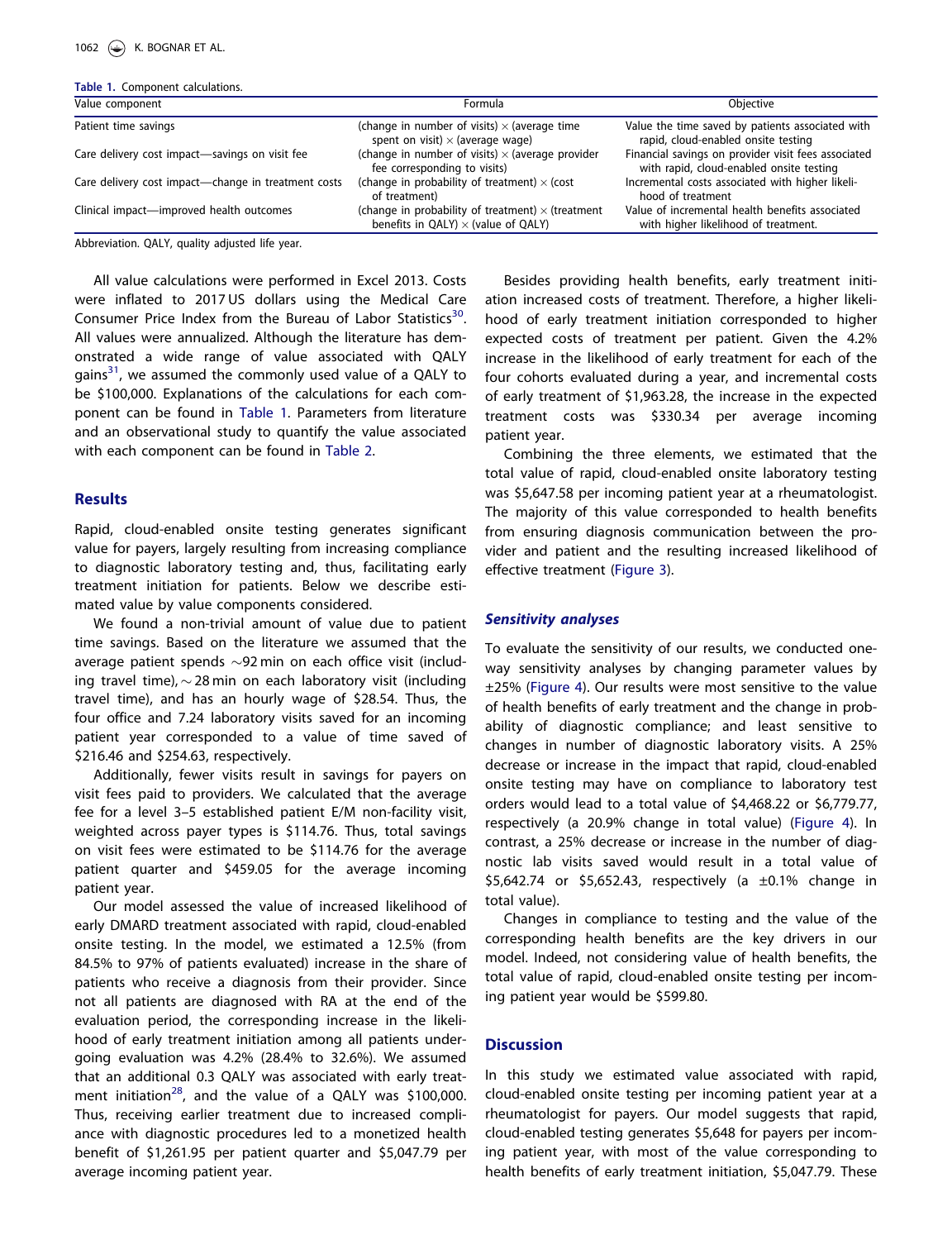<span id="page-6-0"></span>

| Table 2. Model parameters.                                           |                     |                                        |                                                                                                                                   |  |  |
|----------------------------------------------------------------------|---------------------|----------------------------------------|-----------------------------------------------------------------------------------------------------------------------------------|--|--|
| Parameter                                                            | Centralized testing | Rapid, cloud-enabled<br>onsite testing | Source                                                                                                                            |  |  |
| Number of diagnostic office visits (per 3 month)                     | 2.81                | 1.81                                   | Genalyte interviews with Rheumatologists                                                                                          |  |  |
| Number of diagnostic laboratory visits (per<br>3 month)              | 2.81                | 1.00                                   | We assume that, with rapid, cloud-enabled<br>onsite testing all tests needed to diagnose<br>RA can be completed in a single visit |  |  |
| Percentage of incoming patients completing<br>evaluation at practice | 84.5%               | 97.0%                                  | Genalyte observational study minus 3%<br>adverse reaction assumption                                                              |  |  |
|                                                                      |                     | Value                                  |                                                                                                                                   |  |  |
| Patient time savings                                                 |                     |                                        |                                                                                                                                   |  |  |
| Patient timer per office visit (hourly)                              | 1.16                |                                        | Davis et al. <sup>18</sup>                                                                                                        |  |  |
| Patient time per laboratory visit (hourly)                           | 0.09                |                                        | Davis et al. <sup>18</sup>                                                                                                        |  |  |
| Patient transportation time to office (hourly)                       | 0.37                |                                        | Schmajuk et al. <sup>19</sup>                                                                                                     |  |  |
| Patient transportation time to laboratory<br>visit (hourly)          | 0.37 <sup>a</sup>   |                                        | Schmajuk et al. <sup>19</sup>                                                                                                     |  |  |
| Patient value of time (hourly wage)                                  |                     | \$28.54 <sup>b</sup>                   | Bureau of Labor Statistics, Occupational<br>Employment Statistics, 2016 <sup>20</sup> , inflated to<br>2017 USD                   |  |  |
| Care delivery cost impact-savings on visit fee                       |                     |                                        |                                                                                                                                   |  |  |
| Proportion of Medicare patients                                      |                     | 32%                                    | Genalyte observational study                                                                                                      |  |  |
| Proportion of Medicaid patients                                      |                     | 10%                                    | Genalyte observational study                                                                                                      |  |  |
| Proportion of commercial patients                                    |                     | 59%                                    | Genalyte observational study                                                                                                      |  |  |
| Rate of Medicaid and Medicare reimbursement                          |                     | 1.15                                   | Krause et al. <sup>22</sup>                                                                                                       |  |  |
| Rate of commercial and Medicare reimbursement                        |                     | 0.61                                   | Krause, et al. Texas medicine 112.6 (2016):<br>$e1-e1.22$                                                                         |  |  |
| Average Medicare reimbursement rate for out-                         |                     | \$169.04                               |                                                                                                                                   |  |  |
| patient office visits of new patients Levels 3-5                     |                     |                                        | 2017 Medicare National Evaluation and<br>Management Fee Schedule, Non-Facility<br>Fees <sup>21</sup> and calculation              |  |  |
| Average Medicare reimbursement rate for                              |                     | \$114.76                               |                                                                                                                                   |  |  |
| outpatient office visits of established patients<br>Levels 3-5       |                     |                                        | 2017 Medicare National Evaluation and<br>Management Fee Schedule, Non-Facility<br>Fees <sup>21</sup> and calculation              |  |  |
| Care delivery cost impact-change in<br>treatment costs               |                     |                                        |                                                                                                                                   |  |  |
| Percentage of evaluated patients with<br>positive diagnosis          |                     | 41.7%                                  | Cummins et al. <sup>26</sup>                                                                                                      |  |  |
| Percentage of diagnosed patients<br>starting treatment               | 80.7%               |                                        | HEDIS DMARD use rates in 2016 <sup>27</sup>                                                                                       |  |  |
| Incremental costs associated with early treatment                    |                     | \$1,963.28                             | Finckh, et al. Annals of Internal Medicine<br>151.9 (2009): 612-621. <sup>28</sup> , inflated to<br>2017 USD                      |  |  |
| Clinical impact-improved health outcomes                             |                     |                                        |                                                                                                                                   |  |  |
| Incremental QALYs associated with<br>early treatment                 |                     | 0.3                                    | Finckh et $al^{28}$                                                                                                               |  |  |
| Value of a QALY                                                      |                     | \$100,000.00                           | Hirth et $al.^{31}$                                                                                                               |  |  |

Abbreviations. DMARD, Disease-modifying antirheumatic drugs; HEDIS, The Healthcare Effectiveness Data and Information Set; QALY, quality adjusted life year. <sup>a</sup>22 min, based on a study of Medicare patients.

bWages were reported annually, the average annual mean was converted to hourly mean assuming a 50 week work year, 5 work days per week, and 8 h work days.

Payer value per incoming patient year at a rheumatologist



Figure 3. Components of payer value per incoming patient year.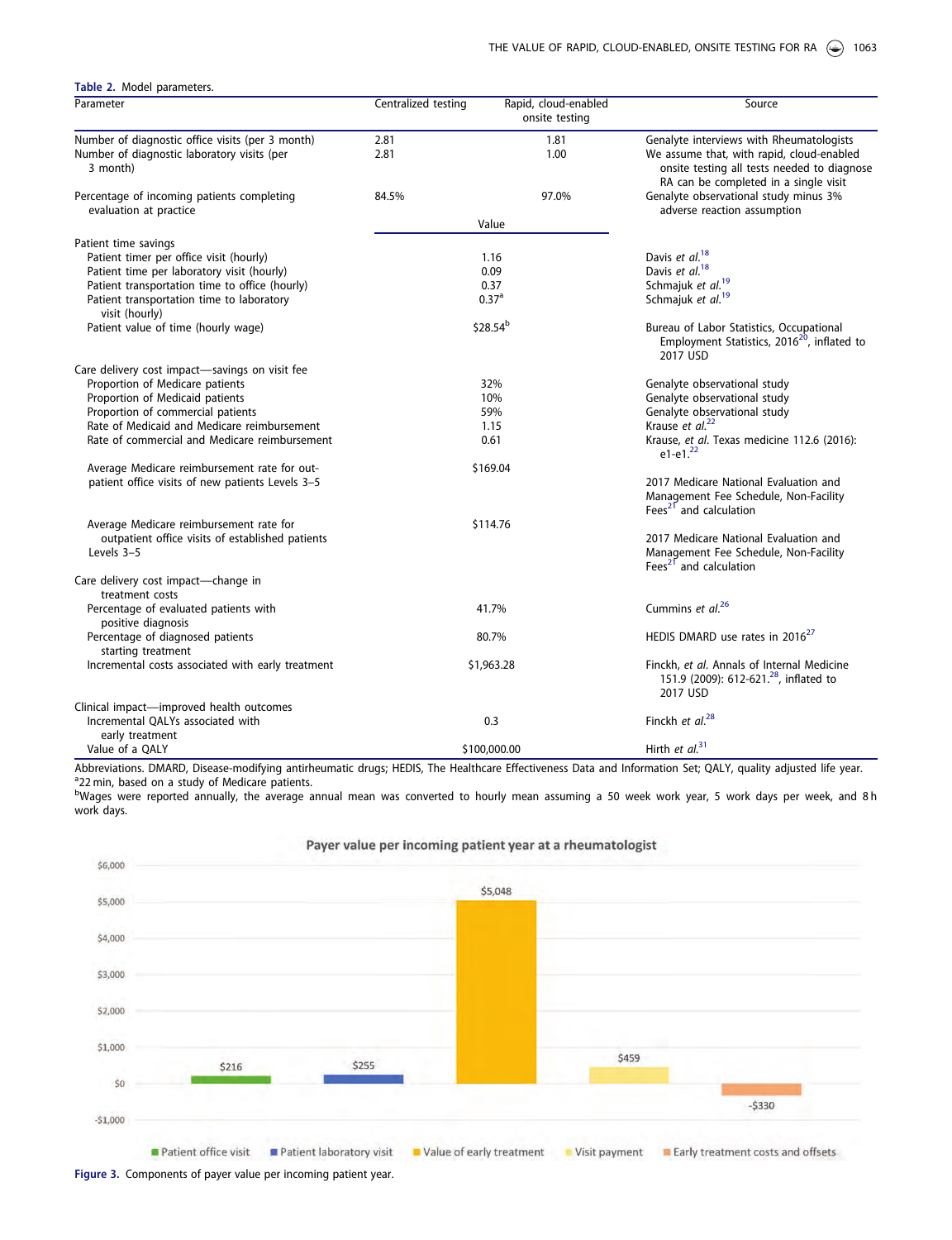<span id="page-7-0"></span>

Sensitivity analysis - Payer value per incoming patient year

Upper bound Lower bound



benefits are significant compared to an average cost of \$162 for test orders per patient year at a rheumatology practice.

Although this study focused on the quantifiable elements of value where robust evidence was available, we did not include a number of value components that were difficult to quantify or had less evidence among rheumatology practices. For instance, rapid, cloud-enabled onsite testing may help address the shortage of rheumatologists, particularly in nonmetropolitan areas $32-34$ . The 2015 study by the American College of Rheumatology projected a significant shortage of rheumatologists during the next two decades. Proposed solutions include increasing the supply of rheumatologists through fellowship programs, for example, as well as improving practice efficiency. Increasing the involvement of primary care physicians in the screening process or leveraging telehealth technology can reduce the number of patients referred to rheumatologists. Also, rapid, cloud-enabled onsite testing may allow for increased efficiency of care delivery process in the rheumatology practice and, thus, enable providers to serve more patients.

Our study suggests that rapid, cloud-enabled onsite testing generates value to society by more efficient care delivery and better health outcomes. However, in practice, measuring and attributing value will depend on how this new technology is integrated into provider workflow. Rapid, cloudenabled onsite testing, in the short run, is likely to disrupt processes at the practice and may require a re-design of patient flow during office visits. Initial visits may take longer and, under fee-for-service, providers may lose out on reimbursement for follow-up visits, potentially offset by the ability to see more new patients.

# Limitations

While our study only measured the benefit of rapid, cloudenabled onsite testing through quicker diagnosis for incoming patients, this technology could also improve treatment modification choices (e.g. dose titration, medication switching) for established patients undergoing treatment. In particular, for RA patients, rapid, cloud-enabled onsite testing may facilitate treat-to-target, a treatment approach recommended by ACR and EULAR RA treatment quidelines $7.29$ . Also, rapid, cloud-enabled onsite testing may also improve effectiveness of care delivery for patients currently under treatment by potentially eliminating follow-up visits $35$ . However, as rapid, cloud-enabled onsite testing is a novel method of conducting diagnostic blood tests, data on its impact on patient health, care delivery, and clinical decisionmaking is scarce. Thus, these components were not quantified in our model. Moreover, rapid, cloud-enabled onsite testing is likely to generate value in settings beyond the rheumatologist office—such as in primary care practices and to stakeholders other than payers. For example, rapid testing can reduce the stress for patients inherent in waiting for decisive diagnoses, thus it is more convenient. It allows providers to save time on office visits as well as on visit follow-up. Further, receiving rapid but still high quality results within 15 min can reduce the likelihood of lost test results and lower the risk of medical malpractice suits.

Second, we simulated the value of rapid, cloud-enabled onsite testing considering that rheumatologists are not able to alter the composition of patients entering their practice. By improving on care delivery, rapid, cloud-enabled onsite testing may enable providers to free capacity at rheumatology practices $32$ , and allow earlier access to beneficial treat-ment for more patients<sup>[35](#page-9-0)</sup>. This element was not captured in our model as it focused on current patients at a rheumatologist practice, rather than multiple cohorts of patients over time.

Third, rapid testing may generate value within valuebased payment frameworks. For example, improved perform-ance on quality metrics, particularly on patient satisfaction<sup>[36](#page-9-0)</sup> and effectiveness of care metrics<sup>[27](#page-9-0)</sup> can contribute to higher payments to health plans. Our model did not capture this value component.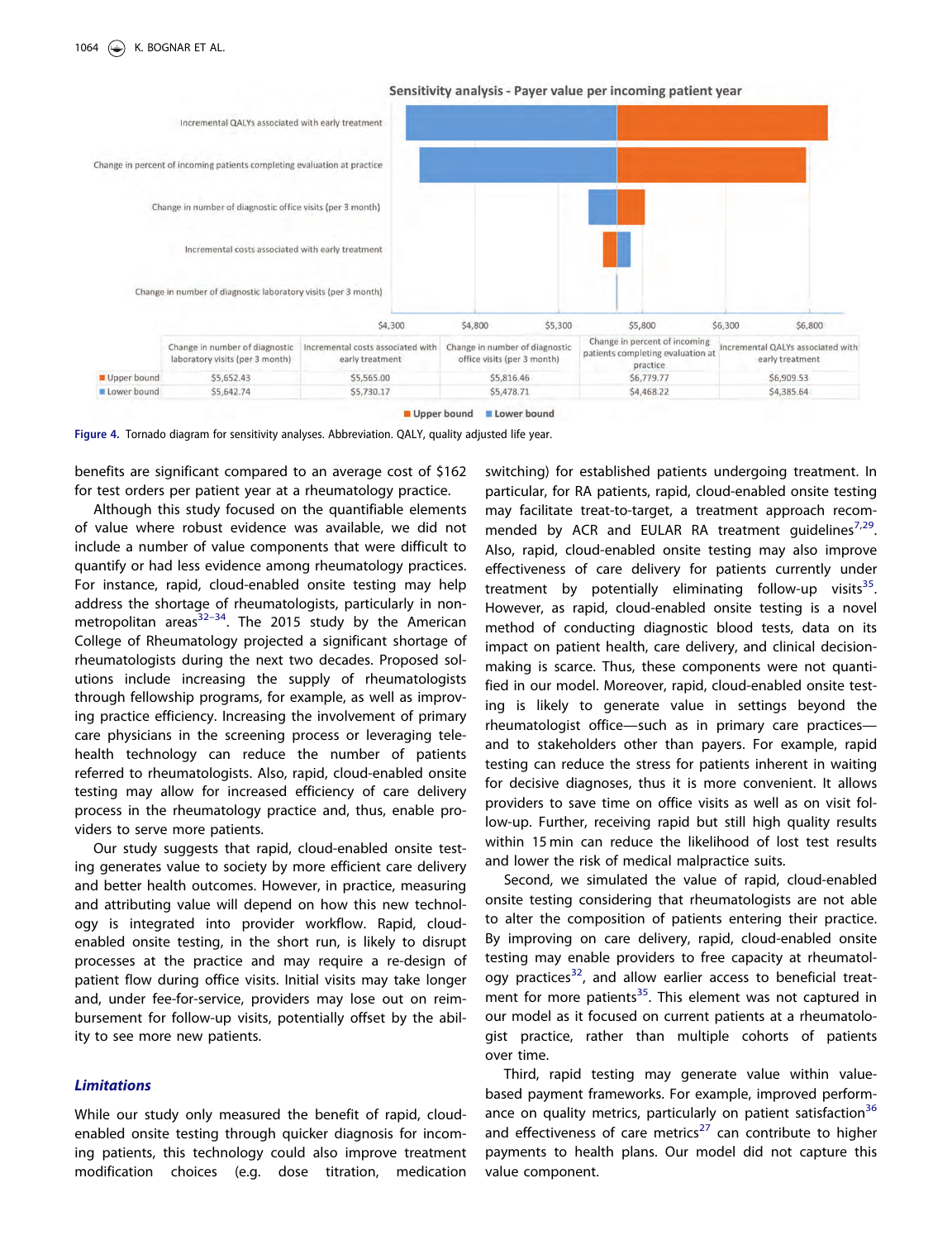<span id="page-8-0"></span>Fourth, our model did not fully capture heterogeneity among patients undergoing evaluation at the rheumatologist. We considered patients with positive and negative diagnoses at the end of the evaluation process, but did not account for factors such as disease severity and comorbidities that are likely to impact the value of rapid, cloudenabled onsite testing. Further, our model assumes that part of the benefit of more rapid testing is more rapid access to DMARD treatment among those diagnosed with RA. On the one hand, this may over-estimate the value of rapid, cloudenabled onsite testing if some people do not need DMARD treatment. On the other hand, it could under-estimate the value if some patients who could benefit from DMARD treatment never receive it due to a lack of follow-up after traditional off-site diagnostic testing.

Fifth, in the model we assumed that the cost and accuracy of rapid, cloud-enabled onsite testing was the same as centralized testing. Pricing for rapid, cloud-enabled onsite testing is not yet known, but clearly the net value of the technology relative to centralized laboratory testing depends on any price differentials.

Finally, our results were based on parameters from the literature, primary interviews with rheumatologists, and an observational study. Future research should measure the costs and benefits of implementing rapid, cloud-enabled onsite testing in the real-world. More robust real-world data would confirm the validity of our model.

### **Conclusion**

Rapid, cloud-enabled onsite testing has the potential to generate significant value relative to centralized testing for patients undergoing evaluation for rheumatoid arthritis. Further research is needed to determine value of rapid, cloud-enabled onsite testing in evaluating and managing diseases other than RA and in healthcare settings other than a rheumatologist office.

# **Transparency**

### Declaration of funding

This study and manuscript development were sponsored by Genalyte, Inc.

### Declaration of financial/other interests

KB, JS, MB, and LZ are employees of Precision Health Economics, a research consultancy to the health and life science industries owned by Precision Medicine Group. JS holds equity in Precision Medicine Group. RH and MO are employees of Genalyte, Inc. AJ is an employee of Harvard Medical School and is a consultant to Precision Health Economics. JME peer reviewers on this manuscript have no relevant financial or other relationships to disclose.

# Acknowledgments

The authors would like to thank Ming Xu, an employee of Precision Health Economics, for her research support.

# **References**

- [1. S](#page-0-0)t John A, Price CP. Existing and emerging technologies for pointof-care testing. Clin Biochem Rev 2014;35:155
- [2. D](#page-0-0)renck N-E. Point of care testing in Critical Care Medicine: the clinician's view. Clin Chim Acta 2001;307:3-7
- [3. S](#page-0-0)haw JL. Practical challenges related to point of care testing. Pract Lab Med 2016;4:22-9
- [4. P](#page-0-0)lebani M. Does POCT reduce the risk of error in laboratory testing? Clin Chim Acta 2009;404:59-64
- [5. K](#page-1-0)een CE. A future in the Cloud: synergy of mobile, web, and big data spell rapid change and new collaborations for clinical labs 2015. American Association of Clinical Chemistry 2015. Available at: [https://www.aacc.org/publications/cln/articles/2015/august/a](https://www.aacc.org/publications/cln/articles/2015/august/a-future-in-the-cloud)[future-in-the-cloud.](https://www.aacc.org/publications/cln/articles/2015/august/a-future-in-the-cloud) [Last accessed 25 April, 2018]
- [6. R](#page-1-0)olim CO, Koch FL, Westphall CB, et al. A cloud computing solution for patient's data collection in health care institutions. Second International Conference on eHealth, Telemedicine, and Social Medicine. ETELEMED'10. IEEE; 2010
- [7. S](#page-1-0)ingh JA, Saag KG, Bridges SL, et al. 2015 American College of Rheumatology guideline for the treatment of rheumatoid arthritis. Arthritis Rheumatol 2016;68:1–26
- [8. A](#page-1-0)letaha D, Neogi T, Silman AJ, et al. 2010 rheumatoid arthritis classification criteria: an American College of Rheumatology/ European League Against Rheumatism collaborative initiative. Arthritis Rheumatol 2010;62:2569-81
- [9. R](#page-1-0)aczkiewicz A, Juszkiewicz A, Bachta A, et al. AB0231 factors contributing to delay in use of Dmard therapy in early rheumatoid arthritis patients. Ann Rheum Dis 2015;74:968
- [10. B](#page-1-0)arhamain AS, Magliah RF, Shaheen MH, et al. The journey of rheumatoid arthritis patients: a review of reported lag times from the onset of symptoms. Open Access Rheumatol Res Rev 2017;9:139
- [11. d](#page-1-0)i Ruffano LF, Hyde CJ, McCaffery KJ, et al. Assessing the value of diagnostic tests: a framework for designing and evaluating trials. BMJ 2012;344:e686
- [12. B](#page-2-0)aker GA. Moving the laboratory into the wards: AcuteCareTesting.Org; 2011. Available at: [https://acutecaretesting.](https://acutecaretesting.org/en/articles/moving-the-laboratory-into-the-wards) [org/en/articles/moving-the-laboratory-into-the-wards](https://acutecaretesting.org/en/articles/moving-the-laboratory-into-the-wards) [Last accessed 25 April 2018]
- [13. N](#page-2-0)ell V, Machold K, Eberl G, et al. Benefit of very early referral and very early therapy with disease-modifying anti-rheumatic drugs in patients with early rheumatoid arthritis. Rheumatology 2004;43:906-14
- 14. Cush J. Early rheumatoid arthritis–is there a window of opportunity? J Rheumatol Suppl 2007;34:1-7
- 15. Katchamart W, Johnson S, Lin HJL, et al. Predictors for remission in rheumatoid arthritis patients: a systematic review. Arthritis Care Res 2010;62:1128-43
- [16. H](#page-2-0)yrich KL. Patients with suspected rheumatoid arthritis should be referred early to rheumatology. BMJ 2008;336:215
- [17. A](#page-2-0)letaha D, Eberl G, Nell V, et al. Attitudes to early rheumatoid arthritis: changing patterns. Results of a survey. Ann Rheum Dis 2004;63:1269-75
- [18. D](#page-3-0)avis LA, Larson MM, Caplan L. Observational study to determine predictors of rheumatology clinic visit provider contact time. Arthritis Care Res 2010;62:1650-4
- [19. S](#page-3-0)chmajuk G, Tonner C, Yazdany J. Factors associated with access to rheumatologists for Medicare patients. Semin Arthritis Rheum 2016;45:511–8
- [20. B](#page-3-0)ureau of Labor Statistics. Occupational Employment Statistics. United States Department of Labor; 2017. Available at: [https://](https://www.bls.gov/oes/tables.htm) [www.bls.gov/oes/tables.htm](https://www.bls.gov/oes/tables.htm) [Last accessed 25 April 2018]
- [21. R](#page-4-0)heumatology. Medicare National Fee Schedule 2017. Centers for Medicare and Medicaid Services. Available at: [https://www.](https://www.rheumatology.org/Portals/0/Files/Medicare-National-Fee-Schedule-Table1-2017.pdf) [rheumatology.org/Portals/0/Files/Medicare-National-Fee-Schedule-](https://www.rheumatology.org/Portals/0/Files/Medicare-National-Fee-Schedule-Table1-2017.pdf)[Table1-2017.pdf](https://www.rheumatology.org/Portals/0/Files/Medicare-National-Fee-Schedule-Table1-2017.pdf) [Last accessed 25 April 2018]
- [22. K](#page-4-0)rause T, Ukhanova M, Revere F. Private carriers' physician payment rates compared with Medicare and Medicaid. Texas Med 2016;112:e1